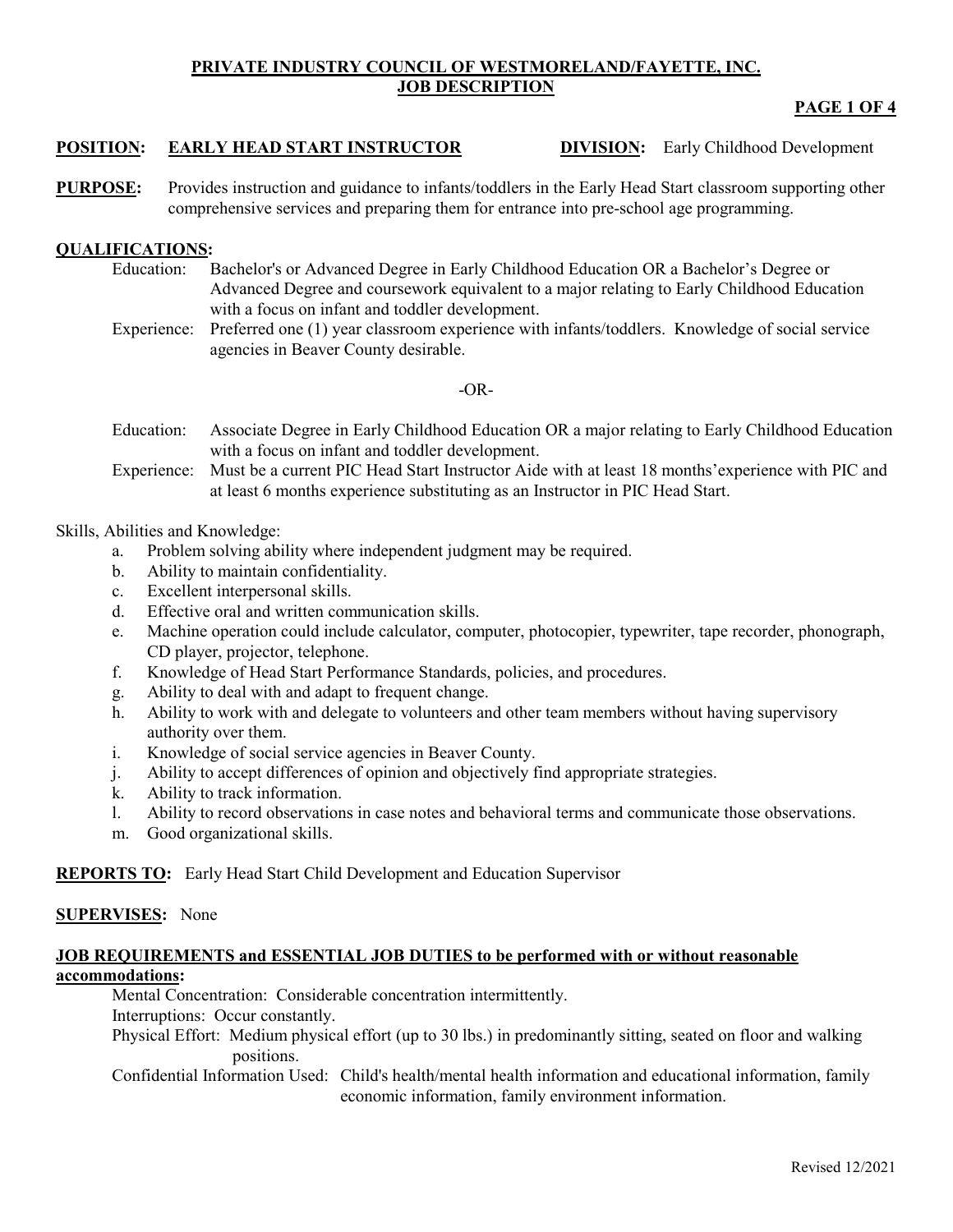Special Demands: Moderate travel, potential eye strain and lifting. Must provide proof of full COVID vaccination before starting.

Special Requirements: Current Act 33, Act 34 and FBI/DPW fingerprint clearance documentation at hire. Valid driver's license, verification of car insurance coverage, as well as reliable transportation (validated yearly minimum). Maintain teaching certification as addressed by Act 48.

Duties may include any or all of the following. This list is intended to be representative.

- 01. Conduct a minimum of two home visits and two conferences with each enrolled family.
	- $\triangleright$  Attend Individualized Family Service Plan [IFSP] conferences including those that are held in homes when necessary.
	- Attend ITM (Interagency Team Meetings) as needed.
- 02. Plan and implement a sound instructional program by:
	- $\triangleright$  Attending IFSP meetings and participating in the development of plans.
	- $\triangleright$  Attending IFSP's in homes when necessary.
	- $\triangleright$  Teaching all special needs children according to IFSP.
	- $\triangleright$  Constructing teaching tools to accomplish goals for parents and children.
	- $\triangleright$  Preparing weekly activities that include all areas of development for individual pre-schoolers.
	- $\triangleright$  Encouraging participation in routines such as meal time, dramatic play, group time, safety in the classroom and on outings, etc.
	- $\triangleright$  Rotating materials in the classroom on a regular basis to coincide with studies and needs of the children.
	- $\triangleright$  Providing health and nutrition awareness activities for children and their families.
	- $\triangleright$  Promoting emerging social-emotional skills.
	- $\triangleright$  Writing observations of children's actions for the purpose of assessing development.
	- $\triangleright$  Monitoring and completing progress reports from observations of children's actions and discussing progress reports with parents a minimum of three times per year.
	- $\triangleright$  Researching necessary agencies for potential in-kind and social services.
	- $\triangleright$  Planning and organizing community representatives and outings.
	- $\triangleright$  Making referrals as necessary.
	- $\triangleright$  Providing transition activities that are developmentally appropriate and individualized.
	- Providing activities in all developmental areas that are developmentally appropriate and individualized.
	- $\triangleright$  Plan Early Head Start to Head Start transition meeting.
- 03. Assess children in areas of growth on an ongoing basis.
	- > Complete a developmental screen on each enrolled child.
	- $\triangleright$  Complete social/emotional/self help screens on each enrolled child
	- $\triangleright$  Complete height/weights on each enrolled child.
- 04. Participate in staff meetings discussing program operation methods, child referrals, parent involvement, etc.
	- $\triangleright$  Informing and updating the improvements/problems with IFSP's in preparation for transition.
	- $\triangleright$  Attending meetings with other social service, health or support agency to develop and plan for individual needs.
	- $\triangleright$  Develop individual behavioral plans to support child's needs.
- 05. Use Facilities and Health/Safety checklist as a guide, maintain a safe and healthy environment by:
	- Administering medications in life threatening circumstances when necessary.
	- $\triangleright$  Assisting in hand washing, brushing teeth, toileting.
	- $\triangleright$  Providing scheduled meals during classroom times and on demand feeding.
	- $\triangleright$  Conducting fire drills at the site and emergency exit drill from buses.
	- $\triangleright$  Performing health checks of children (free from communicable disease).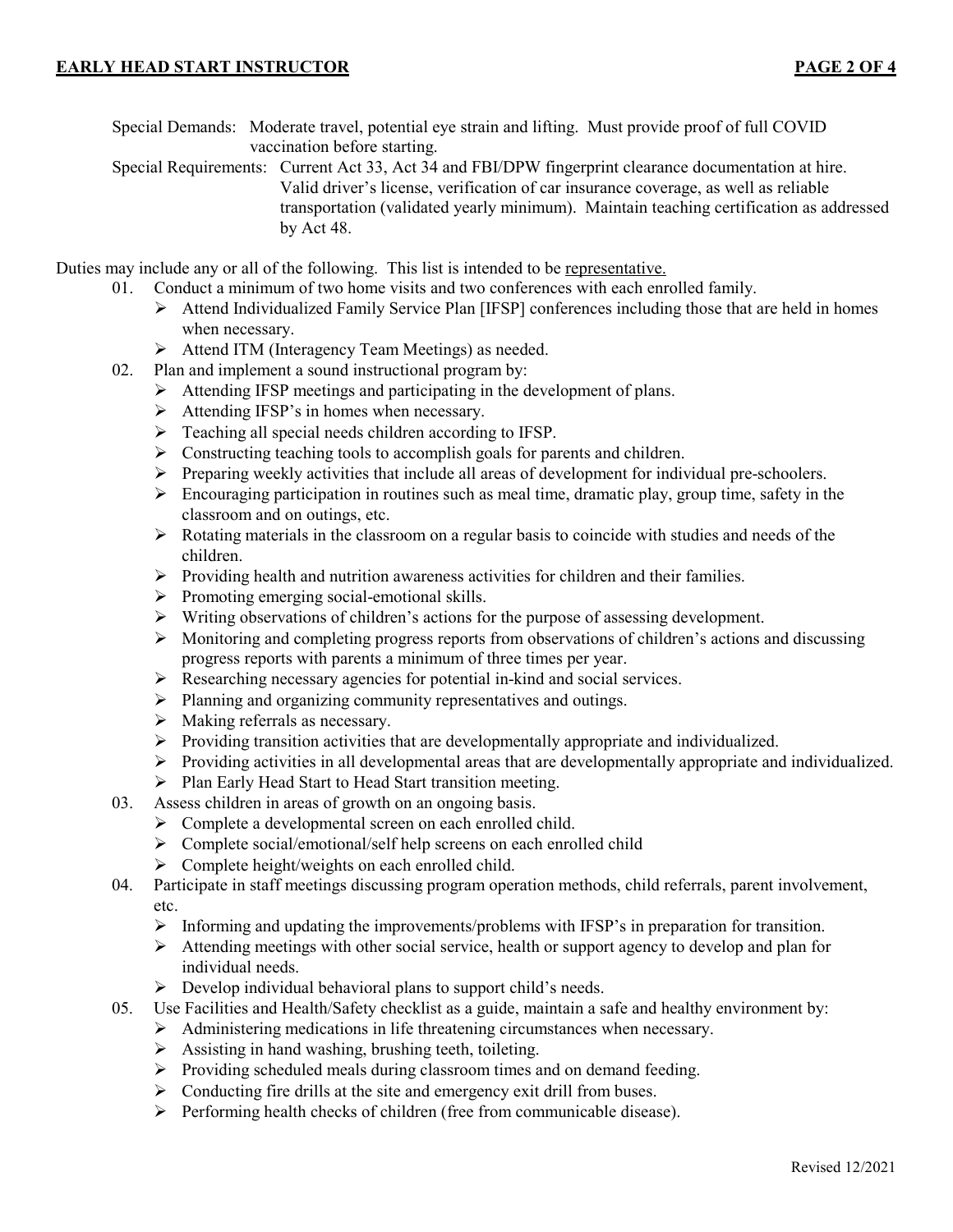#### **EARLY HEAD START INSTRUCTOR PAGE 3 OF 4**

- $\triangleright$  Checking for and promptly reporting any signs of suspected abuse/neglect.
- $\triangleright$  Modeling appropriate eating habits and mealtime behavior.
- Cleaning classroom/socialization room/kitchen area and office space as needed.
- Administering First Aid/CPR when necessary.
- $\triangleright$  Preparing for emergency situations by keeping emergency supplies available and acquiring an evacuation site.
- 06. Coordinate, schedule, delegate, and oversee the monitoring of other staff with supervisory authority, parent participants, and community volunteers with Management team.
- 07. Implement the comprehensive programming with families enrolled in classroom services by:
	- $\triangleright$  Identifying and cultivating family strengths and goals using Family Partnership Plan.
	- $\triangleright$  Working with the family on a scheduled one-to-one basis in their home needed as identified by the Family Partnership Plan, updating the plan monthly.
	- $\triangleright$  Assisting parents in developing and fostering healthy self-concepts which will assist in becoming the primary family educator.
	- $\triangleright$  Assisting parents in developing ways of using household articles as teaching tools.
	- $\triangleright$  Keeping parents informed of parent meeting dates and activities planned by the parent committee and facilitating the parent meeting in their area.
	- $\triangleright$  Acting as a liaison and family advocate between community resources and the Early Head Start family.
	- Assisting families in fully utilizing all available community resources.
	- $\triangleright$  Making referrals and linking families with community services (i.e., DPW, Drug and Alcohol, prenatal services, housing, WIC, etc.)
	- $\triangleright$  Following up on family referrals and documenting progress.
	- Assisting parents in problem solving by helping them build on their own resources.
	- $\triangleright$  Assisting in building links between families and community agencies.
	- $\triangleright$  Assisting with crisis intervention by helping families in emergency situations (emergency fuel assistance, housing).
	- $\triangleright$  Arranging transportation and accompanying families to appointments (i.e. medical, WIC, DPW) when necessary.
	- > Conducting parent surveys, assessments and training plans.
	- $\triangleright$  Supporting families in obtaining insurance, establishing medical and dental homes, and promoting and assisting families to maintain their child's preventive medical and dental care.
	- $\triangleright$  Cultivating family strengths using Family Goals Plan.
	- $\triangleright$  Including all Head Start components one time or more during the month (Education, Parent Involvement, and Social Services).
- 08. Visit Social Service agencies, as needed, to become aware of functions, gather literature, and become familiar with operations.
- 09. Attend training and meetings to seek to attain greater knowledge in Child Development field (i.e. Special conditions, signs/symptoms, etc.).
- 10. Maintain daily/monthly paperwork and records required by program procedures or as requested including:
	- $\triangleright$  Filling out required monthly paperwork (attendance sheets, forms required for telephone and home contacts, in-kind forms, lesson/social plans, requisitions, etc.).
	- Maintaining a monthly schedule, updating daily or as necessary as changes occur.
	- $\triangleright$  Gathering statistics for preparing reports when requested.
	- $\triangleright$  Preparing timesheets and travel vouchers.
	- $\triangleright$  Updating the children's individualized plans.
	- $\triangleright$  Completing Early Intervention, IFSP, Health Program Reporting forms and updating IFSP's as needed.
- 11. Substitute, when necessary and available.
- 12. Coordinate and perform recruiting tasks.
	- $\triangleright$  Assisting in completing pre-applications and registrations on families.
	- $\triangleright$  Assisting with recruitment at special community events.